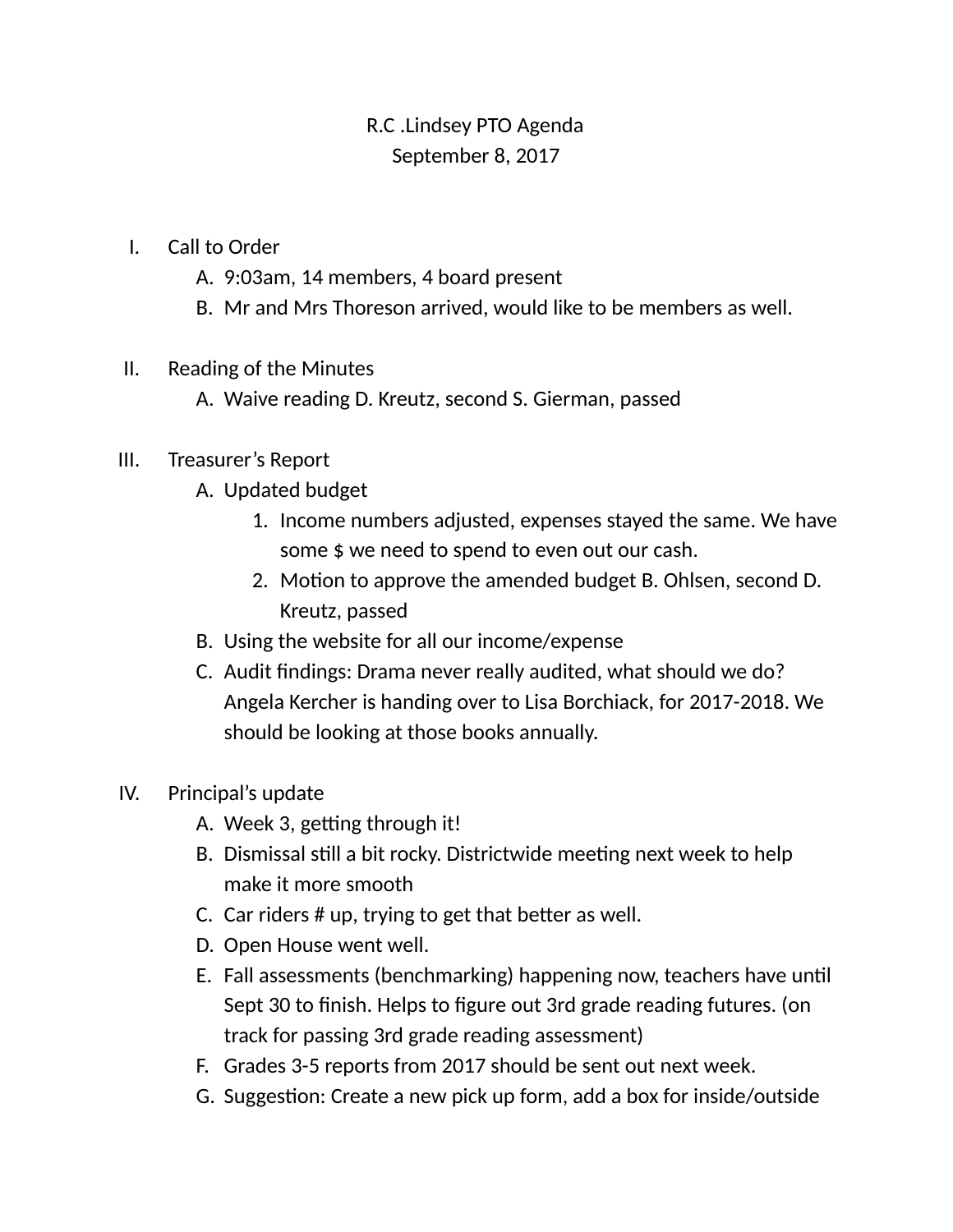- V. Old Business
	- A. Committees in need of leadership
		- 1. Concessions M. Douglas will do it. Makes \$90/month
			- a) Concern regarding transporting back to class. Big messes made last year.
			- b) Will begin Oct, 3rd Thursday of every month
		- 2. PTO Appreciation Night will be a math night this year, as opposed to science night like last year. Mrs. Laubscher is doing this. Possibly Mrs. Heather Howell will be involved as well. Inna Haak volunteers to be the chair!

## VI. New Business

- A. Online PTO Membership! Fill out all forms online!
	- 1. 60 families signed up so far
	- 2. Look up last years families and send email blast
- B. Box Tops contest starting next week for 3 weeks.
	- 1. Classroom prizes. Pencil pouch/pencil to winners.
	- 2. Sept 13, 20, 27 from 11 1:30, Cutting Party!
	- 3. Email will be sent tonight to committee members
	- 4. Remember to snip and check dates!
- C. PVR Chair! Lindsey Johnson (K mom!)
- D. Committee Reports found! Copies will be distributed this week.
- E. Room Captains still need:
	- 1. Speiser
	- 2. Murray
	- 3. Lachman
	- 4. Vayhnstock
- F. Spirit Week Oct 2-6
	- 1. Themes needed for M-Th, culminating with Laps 4 Lindsey on Friday (WG day!)
	- 2. Crazy hair Day
	- 3. Pajama Day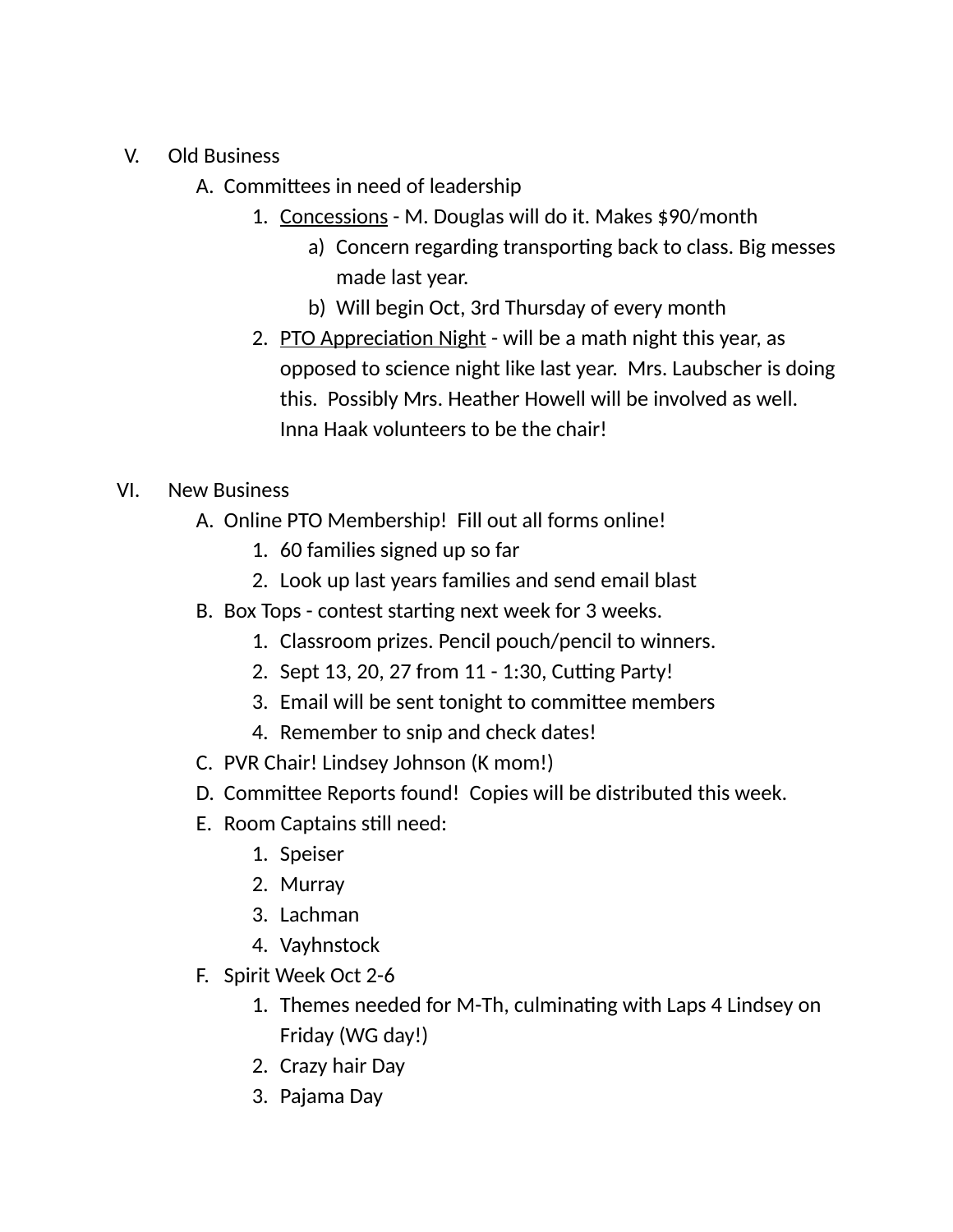- 4. Sports/Jersey Day
- 5. Mismatched
- 6. Crazy Socks
- G. Laps 4 Lindsey Oct 6
	- 1. Letters/Envelopes going home next week
	- 2. Sponsorship letters to go out this week
	- 3. Gray with Navy Blue tshirts
	- 4. Schedule: starts at 9am with Kinder
	- 5. Need donations of apples/water
	- 6. Volunteers needed for bracelets, apples, water, and cheering. Only students will get bracelets.
	- 7. Money counters needed as well!
	- 8. If schoolwide goal is met, Mrs Menta will do something awesome. (Kiss a pig???)
- H. Fall Decorations: M. Minotas will do this!
	- 1. Painted rock garden in the works
- I. Kalahari!
- J. Pavilion update: D. Thoreson
	- 1. \$15K update. Concrete pad poured
	- 2. Updates to baseball fields/grass areas. With cooperation of Geauga Park District and Cle Indians
- K. Grade Level question asked by D. Kreutz
	- 1. Still on the table, but not solidified yet. Annual discussion. Each elementary school doing so well on test scores, may not happen.
	- 2. One Campus (future of West G)
	- 3. Levy on November ballot, renewal for 5 years

### VII. Adjournment

- A. Motion to end M. Minotas, second L. Johnson, passed
- B. 10:03am

### **Upcoming Events: Mark your calendar!**